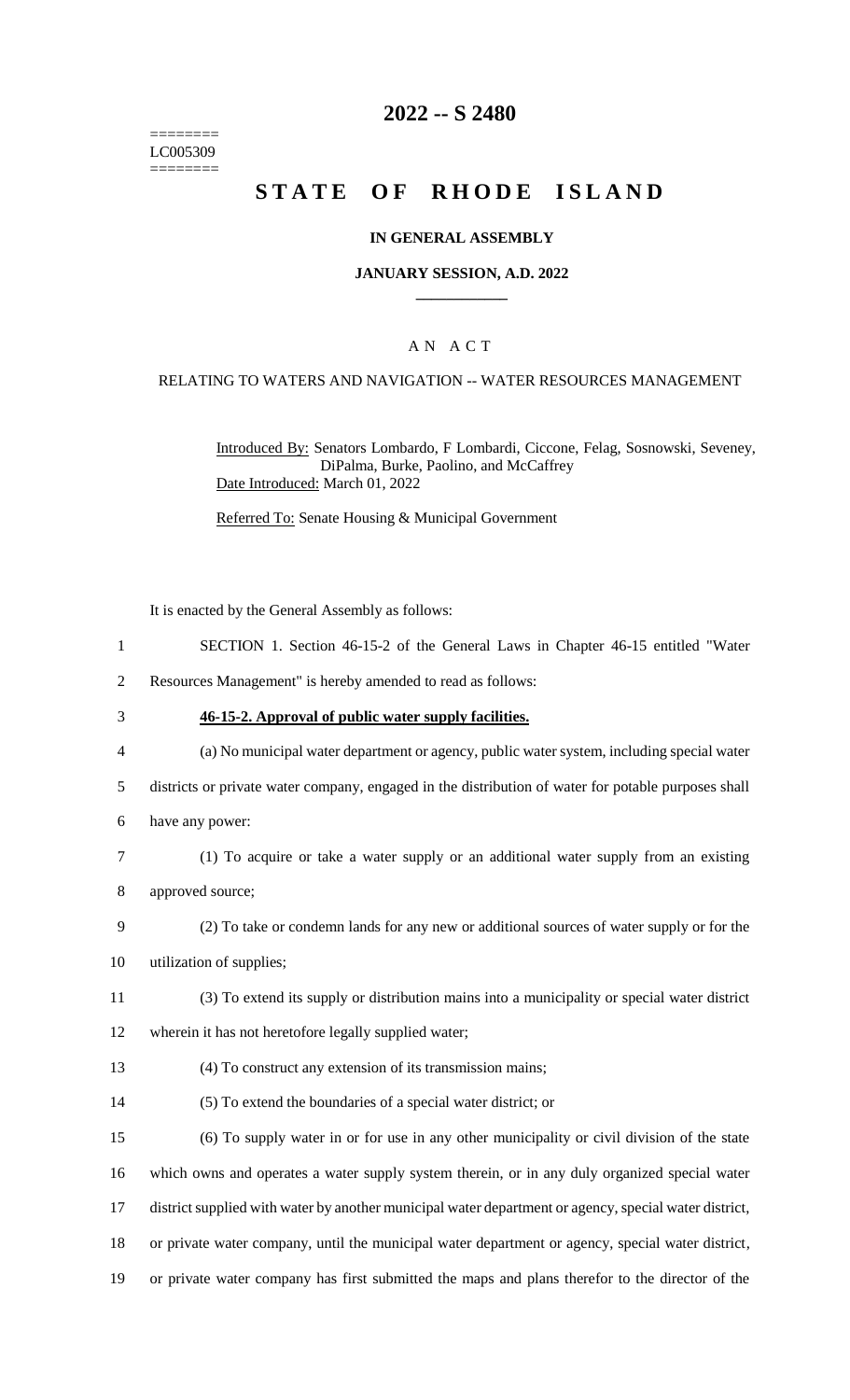department of health, the state planning council and the board, as hereinafter provided, and until the water resources board, after receiving the recommendations of the director of the department of health and the division of statewide planning, shall have approved the recommendations or approved the recommendation with modifications as it may determine to be necessary; provided, however, this subsection shall not apply to any area presently served by any municipal water department or agency, or special water district.

 (b) Approval shall not be necessary of any plan or work for the extension of supply or distributing mains or pipes of a municipal water supply plant or special district or private water company into and for the purpose of supplying water in any territory within the limits of the municipality or special district or within the franchise area of the private water company, owning the plant, including territory within the municipal special district or franchise limits which has not been heretofore supplied with the water by the plant, nor for the reconstruction or replacement of existing facilities in connection with an existing plant, wherein the capacity of the plant is in no way increased, nor for the construction of filtration or other treatment facilities which will not in any way increase the amount of water which can be made available from the present sources of 16 supply. Notwithstanding any provision of this section to the contrary, a municipal water 17 department, agency, public water system governed under this section shall review applications for 18 plans or work for the extension of supply or distribution mains or pipes in accordance with the 19 following standards:

20 (1) Such application must not be prohibited by the specific language of the latest water 21 supply system management plan ("WSSMP") of the public water supply system;

 (2) Such applications must comply with the design and construction standards and specifications established by the public water supply system for the sizing and location for the infrastructure;

 (3) Such extensions shall not reduce the necessary level of fire protection for the 26 community;

 (4) All water main and service connection materials, construction and inspection required hereunder shall be at the sole cost and expense of the applicant;

29 (5) The public water supply system shall be granted an easement in a form acceptable to them which shall permit the maintenance, repair or replacement of water lines and all other related

activities;

(6) For applications for single-family residential lots, the applicant must show that:

(i) The existing or proposed well for the property does not meet the well industry standard

34 as described in the department of environmental management regulations for "yield per depth of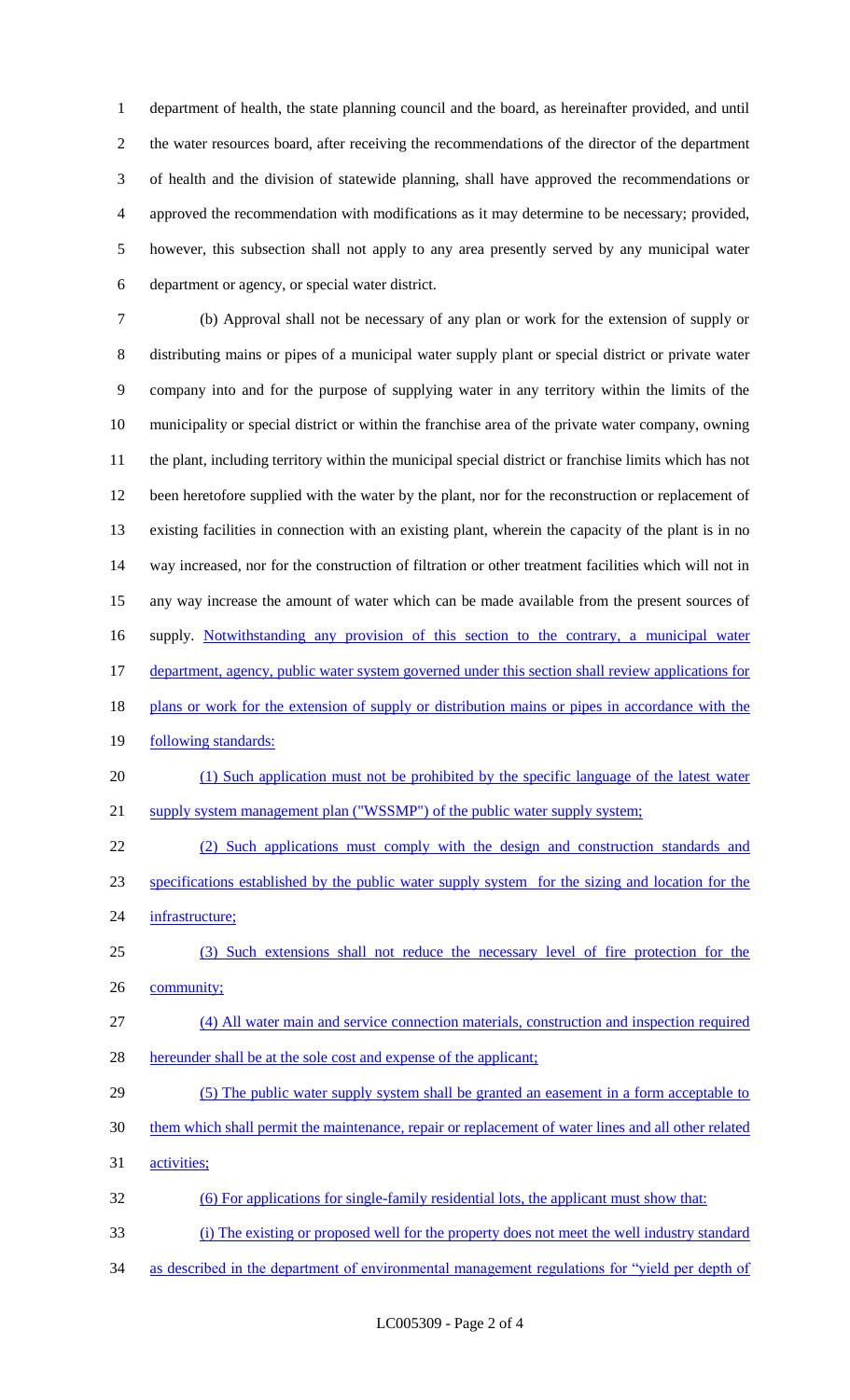- 1 well chart" which is required by the department of health for a dwelling unit; and
- 2 (ii) Due to the unique characteristics of the property that the drilling of a new well is not 3 feasible;

 (7) For applications located within a public water supply system with limited capacity, 5 applicants for commercial uses/properties shall be governed by the rules established for such connections by the public water supply system, which shall be in accordance with the system's approved WSSMP. A public water supply system governed under this section may provide for lower standards for approval for residential property if such standards meet the requirements of the agency's state-10 approved WSSMP, and such WSSMP is not expired. (c) The water resources board shall enforce the provisions of this section, and the superior court by injunction may, upon application of the water resources board, prevent any action to be taken by any municipal water agency or department, special district, or private water company without the approval of the water resources board as required by this section. SECTION 2. Chapter 46-15 of the General Laws entitled "Water Resources Management" is hereby amended by adding thereto the following section: **46-15-2.1. Appeals.** 

- 18 An applicant may appeal a denial by a public water supply facility made under § 46-15-
- 19  $2(b)$  which shall be reviewable by the state agency or commission having jurisdiction over the
- 20 public water supply facility and thereafter by superior court pursuant to the standards and
- 21 timeframes set forth in § 42-35-15 ("administrative procedures").
- 22 SECTION 3. This act shall take effect upon passage.

======== LC005309 ========